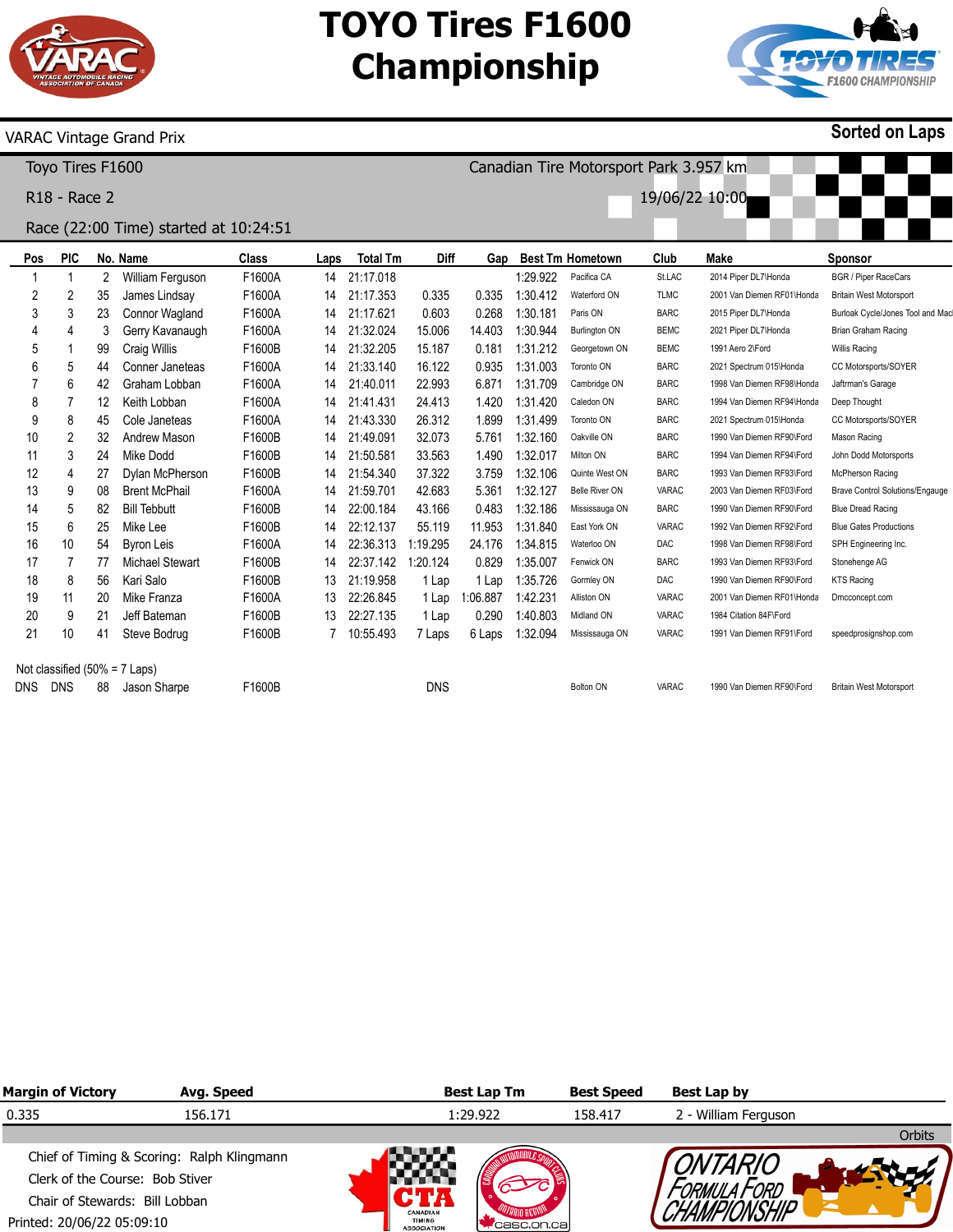Canadian Tire Motorsport Park 3.957 km

19/06/22 10:00



### **VARAC Vintage Grand Prix**

Toyo Tires F1600

R18 - Race 2

# Race (22:00 Time) started at 10:24:51

| Lap                      | Lap Tm               | Diff                 | <b>Time of Day</b>           | Lap                                                  | Lap Tm               | Diff                 | <b>Time of Day</b>           | Lap                          | Lap Tm               | Diff                 | <b>Time of Day</b>           |
|--------------------------|----------------------|----------------------|------------------------------|------------------------------------------------------|----------------------|----------------------|------------------------------|------------------------------|----------------------|----------------------|------------------------------|
|                          |                      |                      |                              | 12                                                   | 1:30.944             |                      | 10:43:20.550                 | $\boldsymbol{9}$             | 1:31.420             |                      | 10:38:48.626                 |
| (2) William Ferguson     |                      |                      |                              | 13                                                   | 1:31.007             | $+0.063$             | 10:44:51.557                 | 10                           | 1:32.493             | $+1.073$             | 10:40:21.119                 |
| 1                        | 1:33.496             | $+3.574$             | 10:26:24.582                 | 14                                                   | 1:31.553             | $+0.609$             | 10:46:23.110                 | 11                           | 1:32.377             | $+0.957$             | 10:41:53.496                 |
| $\mathbf 2$              | 1:31.726             | $+1.804$             | 10:27:56.308                 |                                                      |                      |                      |                              | 12                           | 1:32.431             | $+1.011$             | 10:43:25.927                 |
| 3                        | 1:31.263             | $+1.341$             | 10:29:27.571                 | (99) Craig Willis                                    |                      |                      |                              | 13                           | 1:32.508             | $+1.088$             | 10:44:58.435                 |
| $\sqrt{4}$<br>$\sqrt{5}$ | 1:31.844             | $+1.922$             | 10:30:59.415                 | 1                                                    | 1:34.482             | $+3.270$             | 10:26:25.725                 | 14                           | 1:34.082             | $+2.662$             | 10:46:32.517                 |
| 6                        | 1:30.361             | $+0.439$             | 10:32:29.776                 | $\overline{\mathbf{c}}$<br>$\ensuremath{\mathsf{3}}$ | 1:32.607             | $+1.395$             | 10:27:58.332                 |                              |                      |                      |                              |
| $\overline{7}$           | 1:31.002<br>1:29.922 | $+1.080$             | 10:34:00.778<br>10:35:30.700 | $\sqrt{4}$                                           | 1:32.268<br>1:32.014 | $+1.056$<br>$+0.802$ | 10:29:30.600<br>10:31:02.614 | (45) Cole Janeteas           |                      |                      |                              |
| 8                        | 1:30.631             | $+0.709$             | 10:37:01.331                 | $\sqrt{5}$                                           | 1:31.839             | $+0.627$             | 10:32:34.453                 | 1<br>$\overline{\mathbf{c}}$ | 1:37.266<br>1:33.839 | $+5.767$<br>$+2.340$ | 10:26:29.016<br>10:28:02.855 |
| 9                        | 1:31.762             | $+1.840$             | 10:38:33.093                 | $\,6\,$                                              | 1:32.159             | $+0.947$             | 10:34:06.612                 | $\sqrt{3}$                   | 1:33.093             | $+1.594$             | 10:29:35.948                 |
| 10                       | 1:31.274             | $+1.352$             | 10:40:04.367                 | $\overline{7}$                                       | 1:31.809             | $+0.597$             | 10:35:38.421                 | $\overline{\mathbf{4}}$      | 1:33.210             | $+1.711$             | 10:31:09.158                 |
| 11                       | 1:30.919             | $+0.997$             | 10:41:35.286                 | 8                                                    | 1:32.045             | $+0.833$             | 10:37:10.466                 | $\overline{5}$               | 1:31.837             | $+0.338$             | 10:32:40.995                 |
| 12                       | 1:31.623             | $+1.701$             | 10:43:06.909                 | $\boldsymbol{9}$                                     | 1:32.181             | $+0.969$             | 10:38:42.647                 | 6                            | 1:31.990             | $+0.491$             | 10:34:12.985                 |
| 13                       | 1:30.409             | $+0.487$             | 10:44:37.318                 | 10                                                   | 1:32.664             | $+1.452$             | 10:40:15.311                 | $\overline{7}$               | 1:33.107             | $+1.608$             | 10:35:46.092                 |
| 14                       | 1:30.786             | $+0.864$             | 10:46:08.104                 | 11                                                   | 1:31.654             | $+0.442$             | 10:41:46.965                 | 8                            | 1:32.088             | $+0.589$             | 10:37:18.180                 |
|                          |                      |                      |                              | 12                                                   | 1:32.616             | $+1.404$             | 10:43:19.581                 | $\boldsymbol{9}$             | 1:32.249             | $+0.750$             | 10:38:50.429                 |
| (35) James Lindsay       |                      |                      |                              | 13                                                   | 1:32.498             | $+1.286$             | 10:44:52.079                 | 10                           | 1:34.097             | $+2.598$             | 10:40:24.526                 |
| $\mathbf{1}$             | 1:33.628             | $+3.216$             | 10:26:24.966                 | 14                                                   | 1:31.212             |                      | 10:46:23.291                 | 11                           | 1:32.956             | $+1.457$             | 10:41:57.482                 |
| $\overline{c}$           | 1:31.972             | $+1.560$             | 10:27:56.938                 |                                                      |                      |                      |                              | 12                           | 1:32.670             | $+1.171$             | 10:43:30.152                 |
| 3                        | 1:31.209             | $+0.797$             | 10:29:28.147                 |                                                      | (44) Conner Janeteas |                      |                              | 13                           | 1:32.765             | $+1.266$             | 10:45:02.917                 |
| $\overline{4}$           | 1:30.925             | $+0.513$             | 10:30:59.072                 | 1                                                    | 1:36.144             | $+5.141$             | 10:26:28.267                 | 14                           | 1:31.499             |                      | 10:46:34.416                 |
| $\sqrt{5}$               | 1:30.987             | $+0.575$             | 10:32:30.059                 | $\sqrt{2}$                                           | 1:33.466             | $+2.463$             | 10:28:01.733                 |                              |                      |                      |                              |
| 6                        | 1:30.412             |                      | 10:34:00.471                 | 3                                                    | 1:32.836             | $+1.833$             | 10:29:34.569                 | (32) Andrew Mason            |                      |                      |                              |
| $\overline{7}$           | 1:30.502             | $+0.090$             | 10:35:30.973                 | $\overline{4}$                                       | 1:33.319             | $+2.316$             | 10:31:07.888                 | 1                            | 1:37.638             | $+5.478$             | 10:26:30.294                 |
| 8                        | 1:30.609             | $+0.197$             | 10:37:01.582                 | 5                                                    | 1:31.730             | $+0.727$             | 10:32:39.618                 | $\overline{c}$               | 1:33.943             | $+1.783$             | 10:28:04.237                 |
| $\boldsymbol{9}$         | 1:31.778             | $+1.366$             | 10:38:33.360                 | 6                                                    | 1:32.895             | $+1.892$             | 10:34:12.513                 | $\sqrt{3}$                   | 1:33.633             | $+1.473$             | 10:29:37.870                 |
| 10                       | 1:31.234             | $+0.822$             | 10:40:04.594                 | $\overline{7}$                                       | 1:31.900             | $+0.897$             | 10:35:44.413                 | $\overline{4}$               | 1:33.100             | $+0.940$             | 10:31:10.970                 |
| 11                       | 1:31.030             | $+0.618$             | 10:41:35.624                 | 8                                                    | 1:31.003             |                      | 10:37:15.416                 | $\overline{5}$               | 1:32.685             | $+0.525$             | 10:32:43.655                 |
| 12                       | 1:30.852             | $+0.440$             | 10:43:06.476                 | $\boldsymbol{9}$                                     | 1:31.527             | $+0.524$             | 10:38:46.943                 | $\,6\,$                      | 1:32.950             | $+0.790$             | 10:34:16.605                 |
| 13                       | 1:30.617             | $+0.205$             | 10:44:37.093                 | 10                                                   | 1:32.376             | $+1.373$             | 10:40:19.319                 | $\overline{7}$               | 1:32.480             | $+0.320$             | 10:35:49.085                 |
| 14                       | 1:31.346             | $+0.934$             | 10:46:08.439                 | 11                                                   | 1:31.018             | $+0.015$             | 10:41:50.337                 | 8                            | 1:32.160             |                      | 10:37:21.245                 |
|                          |                      |                      |                              | 12                                                   | 1:31.423             | $+0.420$             | 10:43:21.760                 | $\boldsymbol{9}$             | 1:33.656             | $+1.496$             | 10:38:54.901                 |
| (23) Connor Wagland      |                      |                      |                              | 13                                                   | 1:31.452             | $+0.449$             | 10:44:53.212                 | 10                           | 1:33.528             | $+1.368$             | 10:40:28.429                 |
| $\mathbf{1}$             | 1:33.641             | $+3.460$             | 10:26:24.812                 | 14                                                   | 1:31.014             | $+0.011$             | 10:46:24.226                 | 11                           | 1:33.736             | $+1.576$             | 10:42:02.165                 |
| $\overline{c}$           | 1:31.861             | $+1.680$             | 10:27:56.673                 |                                                      |                      |                      |                              | 12                           | 1:32.348             | $+0.188$             | 10:43:34.513                 |
| 3                        | 1:31.312             | $+1.131$             | 10:29:27.985                 | (42) Graham Lobban                                   |                      |                      |                              | 13                           | 1:32.755             | $+0.595$             | 10:45:07.268                 |
| $\overline{4}$           | 1:30.899             | $+0.718$             | 10:30:58.884                 | $\overline{1}$                                       | 1:35.548             | $+3.839$             | 10:26:27.369                 | 14                           | 1:32.909             | $+0.749$             | 10:46:40.177                 |
| 5                        | 1:31.523             | $+1.342$             | 10:32:30.407                 | $\overline{\mathbf{c}}$                              | 1:33.419             | $+1.710$             | 10:28:00.788                 |                              |                      |                      |                              |
| 6                        | 1:30.738             | $+0.557$             | 10:34:01.145                 | 3                                                    | 1:33.122             | $+1.413$             | 10:29:33.910                 | (24) Mike Dodd               |                      |                      |                              |
| $\overline{7}$           | 1:30.181             |                      | 10:35:31.326                 | $\overline{4}$                                       | 1:32.016             | $+0.307$             | 10:31:05.926                 | 1                            | 1:37.346             | $+5.329$             | 10:26:30.031                 |
| 8                        | 1:30.566             | $+0.385$             | 10:37:01.892                 | $\sqrt{5}$                                           | 1:32.670             | $+0.961$             | 10:32:38.596                 | $\overline{c}$               | 1:33.886             | $+1.869$             | 10:28:03.917                 |
| $\boldsymbol{9}$         | 1:31.842             | $+1.661$             | 10:38:33.734<br>10:40:04.208 | 6<br>$\overline{7}$                                  | 1:32.837             | $+1.128$             | 10:34:11.433                 | 3                            | 1:33.586             | $+1.569$             | 10:29:37.503                 |
| 10<br>11                 | 1:30.474<br>1:31.640 | $+0.293$<br>$+1.459$ |                              | 8                                                    | 1:33.201             | $+1.492$<br>$+0.121$ | 10:35:44.634                 | $\overline{\mathbf{4}}$      | 1:32.835             | $+0.818$             | 10:31:10.338                 |
| 12                       | 1:30.935             | $+0.754$             | 10:41:35.848<br>10:43:06.783 | $\boldsymbol{9}$                                     | 1:31.830<br>1:31.709 |                      | 10:37:16.464<br>10:38:48.173 | $\overline{5}$               | 1:32.958             | $+0.941$             | 10:32:43.296                 |
| 13                       | 1:30.834             | $+0.653$             | 10:44:37.617                 | 10                                                   | 1:32.575             | $+0.866$             | 10:40:20.748                 | 6<br>$\overline{7}$          | 1:33.750             | $+1.733$             | 10:34:17.046                 |
| 14                       | 1:31.090             | $+0.909$             | 10:46:08.707                 | 11                                                   | 1:32.212             | $+0.503$             | 10:41:52.960                 | 8                            | 1:32.582             | $+0.565$             | 10:35:49.628                 |
|                          |                      |                      |                              | 12                                                   | 1:32.391             | $+0.682$             | 10:43:25.351                 | $\overline{9}$               | 1:32.017<br>1:33.081 | $+1.064$             | 10:37:21.645<br>10:38:54.726 |
| (3) Gerry Kavanaugh      |                      |                      |                              | 13                                                   | 1:32.631             | $+0.922$             | 10:44:57.982                 | 10                           |                      |                      |                              |
| $\mathbf{1}$             | 1:35.758             | $+4.814$             | 10:26:27.215                 | 14                                                   | 1:33.115             | $+1.406$             | 10:46:31.097                 | 11                           | 1:33.134<br>1:34.215 | $+1.117$<br>$+2.198$ | 10:40:27.860<br>10:42:02.075 |
| $\mathbf 2$              | 1:33.762             | $+2.818$             | 10:28:00.977                 |                                                      |                      |                      |                              | 12                           | 1:33.284             | $+1.267$             | 10:43:35.359                 |
| 3                        | 1:33.290             | $+2.346$             | 10:29:34.267                 | (12) Keith Lobban                                    |                      |                      |                              | 13                           | 1:32.989             | $+0.972$             | 10:45:08.348                 |
| $\overline{\mathbf{4}}$  | 1:32.501             | $+1.557$             | 10:31:06.768                 | 1                                                    | 1:36.408             | $+4.988$             | 10:26:28.720                 | 14                           | 1:33.319             | $+1.302$             | 10:46:41.667                 |
| 5                        | 1:31.881             | $+0.937$             | 10:32:38.649                 | $\overline{\mathbf{c}}$                              | 1:33.824             | $+2.404$             | 10:28:02.544                 |                              |                      |                      |                              |
| 6                        | 1:32.924             | $+1.980$             | 10:34:11.573                 | 3                                                    | 1:32.641             | $+1.221$             | 10:29:35.185                 | (27) Dylan McPherson         |                      |                      |                              |
| $\overline{7}$           | 1:32.029             | $+1.085$             | 10:35:43.602                 | 4                                                    | 1:33.243             | $+1.823$             | 10:31:08.428                 | 1                            | 1:37.889             | $+5.783$             | 10:26:31.045                 |
| 8                        | 1:31.850             | $+0.906$             | 10:37:15.452                 | 5                                                    | 1:31.528             | $+0.108$             | 10:32:39.956                 | $\overline{\mathbf{c}}$      | 1:33.691             | $+1.585$             | 10:28:04.736                 |
| 9                        | 1:31.642             | $+0.698$             | 10:38:47.094                 | 6                                                    | 1:32.602             | $+1.182$             | 10:34:12.558                 | 3                            | 1:33.522             | $+1.416$             | 10:29:38.258                 |
| 10                       | 1:31.475             | $+0.531$             | 10:40:18.569                 | $\overline{7}$                                       | 1:32.762             | $+1.342$             | 10:35:45.320                 | 4                            | 1:33.133             | $+1.027$             | 10:31:11.391                 |
| 11                       | 1:31.037             | $+0.093$             | 10:41:49.606                 | 8                                                    | 1:31.886             | $+0.466$             | 10:37:17.206                 | 5                            | 1:32.792             | $+0.686$             | 10:32:44.183                 |
|                          |                      |                      |                              |                                                      |                      |                      |                              |                              |                      |                      |                              |

Chief of Timing & Scoring: Ralph Klingmann Clerk of the Course: Bob Stiver Chair of Stewards: Bill Lobban Printed: 20/06/22 05:09:35







Page

*ONTARIO<br>FORMULA FORD<br>HAMPIONSHI*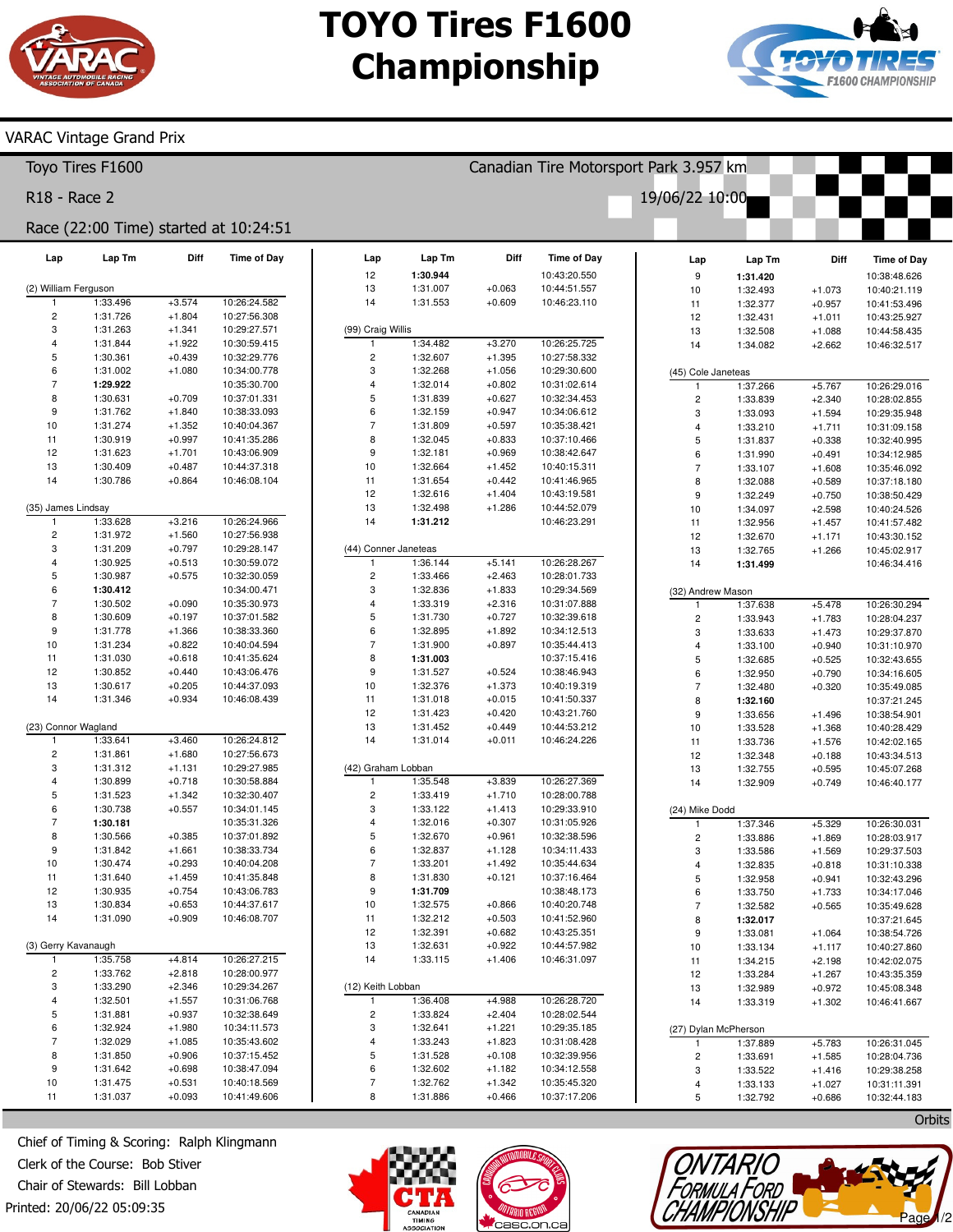

Canadian Tire Motorsport Park 3.957 km

19/06/22 10:00



#### VARAC Vintage Grand Prix

| Toyo Tires F1600             |
|------------------------------|
| R <sub>18</sub> - Race 2     |
| Race (22:00 Time) started at |

|                              |                      |                      | Race (22:00 Time) started at 10:24:51 |                                      |                      |                      |                              |                         |                      |                      |                              |
|------------------------------|----------------------|----------------------|---------------------------------------|--------------------------------------|----------------------|----------------------|------------------------------|-------------------------|----------------------|----------------------|------------------------------|
| Lap                          | Lap Tm               | Diff                 | <b>Time of Day</b>                    | Lap                                  | Lap Tm               | Diff                 | <b>Time of Day</b>           | Lap                     | Lap Tm               | Diff                 | <b>Time of Day</b>           |
| 6                            | 1:33.126             | $+1.020$             | 10:34:17.309                          | 3                                    | 1:44.190             | $+9.375$             | 10:29:50.821                 | $\overline{c}$          | 1:42.394             | $+1.591$             | 10:28:20.312                 |
| $\overline{7}$               | 1:33.148             | $+1.042$             | 10:35:50.457                          | 4                                    | 1:36.598             | $+1.783$             | 10:31:27.419                 | 3                       | 1:43.400             | $+2.597$             | 10:30:03.712                 |
| 8                            | 1:32.106             |                      | 10:37:22.563                          | 5                                    | 1:36.161             | $+1.346$             | 10:33:03.580                 | 4                       | 1:45.801             | $+4.998$             | 10:31:49.513                 |
| $\boldsymbol{9}$             | 1:32.620<br>1:33.810 | $+0.514$             | 10:38:55.183<br>10:40:28.993          | 6<br>$\overline{7}$                  | 1:35.954<br>1:35.534 | $+1.139$<br>$+0.719$ | 10:34:39.534<br>10:36:15.068 | 5                       | 1:43.166             | $+2.363$             | 10:33:32.679                 |
| 10<br>11                     | 1:33.446             | $+1.704$<br>$+1.340$ | 10:42:02.439                          | 8                                    | 1:36.620             | $+1.805$             | 10:37:51.688                 | 6<br>$\overline{7}$     | 1:42.951<br>1:42.212 | $+2.148$<br>$+1.409$ | 10:35:15.630<br>10:36:57.842 |
| 12                           | 1:33.967             | $+1.861$             | 10:43:36.406                          | 9                                    | 1:35.477             | $+0.662$             | 10:39:27.165                 | 8                       | 1:45.811             | $+5.008$             | 10:38:43.653                 |
| 13                           | 1:35.793             | $+3.687$             | 10:45:12.199                          | 10                                   | 1:35.651             | $+0.836$             | 10:41:02.816                 | 9                       | 1:48.019             | $+7.216$             | 10:40:31.672                 |
| 14                           | 1:33.227             | $+1.121$             | 10:46:45.426                          | 11                                   | 1:35.499             | $+0.684$             | 10:42:38.315                 | 10                      | 1:43.283             | $+2.480$             | 10:42:14.955                 |
|                              |                      |                      |                                       | 12                                   | 1:36.568             | $+1.753$             | 10:44:14.883                 | 11                      | 1:40.803             |                      | 10:43:55.758                 |
| (08) Brent McPhail           |                      |                      |                                       | 13                                   | 1:35.933             | $+1.118$             | 10:45:50.816                 | 12                      | 1:41.074             | $+0.271$             | 10:45:36.832                 |
| -1                           | 1:35.984             | $+3.857$             | 10:26:27.615                          | 14                                   | 1:36.583             | $+1.768$             | 10:47:27.399                 | 13                      | 1:41.389             | $+0.586$             | 10:47:18.221                 |
| $\overline{\mathbf{c}}$<br>3 | 1:33.896<br>1:32.127 | $+1.769$             | 10:28:01.511<br>10:29:33.638          |                                      |                      |                      |                              |                         |                      |                      |                              |
| $\overline{\mathbf{4}}$      | 1:32.673             | $+0.546$             | 10:31:06.311                          | (77) Michael Stewart<br>$\mathbf{1}$ | 1:40.043             | $+5.036$             | 10:26:33.097                 | (41) Steve Bodrug<br>-1 | 1:35.736             | $+3.642$             | 10:26:27.735                 |
| 5                            | 1:32.837             | $+0.710$             | 10:32:39.148                          | 2                                    | 1:36.374             | $+1.367$             | 10:28:09.471                 | $\overline{c}$          | 1:34.152             | $+2.058$             | 10:28:01.887                 |
| 6                            | 1:33.533             | $+1.406$             | 10:34:12.681                          | 3                                    | 1:37.499             | $+2.492$             | 10:29:46.970                 | 3                       | 1:33.517             | $+1.423$             | 10:29:35.404                 |
| $\overline{7}$               | 1:32.184             | $+0.057$             | 10:35:44.865                          | 4                                    | 1:37.444             | $+2.437$             | 10:31:24.414                 | 4                       | 1:33.304             | $+1.210$             | 10:31:08.708                 |
| 8                            | 1:32.806             | $+0.679$             | 10:37:17.671                          | 5                                    | 1:36.819             | $+1.812$             | 10:33:01.233                 | 5                       | 1:32.541             | $+0.447$             | 10:32:41.249                 |
| 9                            | 1:32.166             | $+0.039$             | 10:38:49.837                          | 6                                    | 1:37.647             | $+2.640$             | 10:34:38.880                 | 6                       | 1:32.094             |                      | 10:34:13.343                 |
| 10                           | 1:46.261             | $+14.134$            | 10:40:36.098                          | $\overline{7}$                       | 1:36.744             | $+1.737$             | 10:36:15.624                 | $\overline{7}$          | 1:33.236             | $+1.142$             | 10:35:46.579                 |
| 11                           | 1:33.685             | $+1.558$             | 10:42:09.783                          | 8                                    | 1:36.497             | $+1.490$             | 10:37:52.121                 |                         |                      |                      |                              |
| 12                           | 1:33.095             | $+0.968$             | 10:43:42.878                          | 9                                    | 1:35.964             | $+0.957$             | 10:39:28.085                 |                         |                      |                      |                              |
| 13                           | 1:34.856             | $+2.729$             | 10:45:17.734                          | 10                                   | 1:35.434             | $+0.427$             | 10:41:03.519                 |                         |                      |                      |                              |
| 14                           | 1:33.053             | $+0.926$             | 10:46:50.787                          | 11                                   | 1:35.007             |                      | 10:42:38.526<br>10:44:15.329 |                         |                      |                      |                              |
| (82) Bill Tebbutt            |                      |                      |                                       | 12<br>13                             | 1:36.803<br>1:35.999 | $+1.796$<br>$+0.992$ | 10:45:51.328                 |                         |                      |                      |                              |
| -1                           | 1:37.109             | $+4.923$             | 10:26:29.278                          | 14                                   | 1:36.900             | $+1.893$             | 10:47:28.228                 |                         |                      |                      |                              |
| $\overline{\mathbf{c}}$      | 1:34.039             | $+1.853$             | 10:28:03.317                          |                                      |                      |                      |                              |                         |                      |                      |                              |
| 3                            | 1:33.021             | $+0.835$             | 10:29:36.338                          | (56) Kari Salo                       |                      |                      |                              |                         |                      |                      |                              |
| $\overline{\mathbf{4}}$      | 1:33.021             | $+0.835$             | 10:31:09.359                          | $\mathbf{1}$                         | 1:40.616             | $+4.890$             | 10:26:34.031                 |                         |                      |                      |                              |
| 5                            | 1:32.698             | $+0.512$             | 10:32:42.057                          | $\overline{\mathbf{c}}$              | 1:37.000             | $+1.274$             | 10:28:11.031                 |                         |                      |                      |                              |
| 6                            | 1:32.186             |                      | 10:34:14.243                          | 3                                    | 1:37.177             | $+1.451$             | 10:29:48.208                 |                         |                      |                      |                              |
| $\overline{7}$               | 1:32.931             | $+0.745$             | 10:35:47.174                          | 4                                    | 1:35.726             |                      | 10:31:23.934                 |                         |                      |                      |                              |
| 8                            | 1:33.707             | $+1.521$             | 10:37:20.881                          | 5                                    | 1:37.833             | $+2.107$             | 10:33:01.767                 |                         |                      |                      |                              |
| 9                            | 1:33.565             | $+1.379$             | 10:38:54.446                          | 6                                    | 1:41.379             | $+5.653$             | 10:34:43.146                 |                         |                      |                      |                              |
| 10                           | 1:33.827             | $+1.641$             | 10:40:28.273                          | $\overline{7}$                       | 1:38.691             | $+2.965$             | 10:36:21.837                 |                         |                      |                      |                              |
| 11                           | 1:34.776<br>1:32.561 | $+2.590$             | 10:42:03.049<br>10:43:35.610          | 8<br>9                               | 1:38.467<br>1:38.043 | $+2.741$             | 10:38:00.304<br>10:39:38.347 |                         |                      |                      |                              |
| 12<br>13                     | 1:41.111             | $+0.375$<br>$+8.925$ | 10:45:16.721                          | $10$                                 | 1:38.104             | $+2.317$<br>$+2.378$ | 10:41:16.451                 |                         |                      |                      |                              |
| 14                           | 1:34.549             | $+2.363$             | 10:46:51.270                          | 11                                   | 1:38.078             | $+2.352$             | 10:42:54.529                 |                         |                      |                      |                              |
|                              |                      |                      |                                       | 12                                   | 1:38.067             | $+2.341$             | 10:44:32.596                 |                         |                      |                      |                              |
| (25) Mike Lee                |                      |                      |                                       | 13                                   | 1:38.448             | $+2.722$             | 10:46:11.044                 |                         |                      |                      |                              |
| $\mathbf{1}$                 | 1:38.268             | $+6.428$             | 10:26:30.901                          |                                      |                      |                      |                              |                         |                      |                      |                              |
| $\mathbf 2$                  | 1:34.548             | $+2.708$             | 10:28:05.449                          | (20) Mike Franza                     |                      |                      |                              |                         |                      |                      |                              |
| 3                            | 1:33.183             | $+1.343$             | 10:29:38.632                          | $\overline{1}$                       | 1:44.614             | $+2.383$             | 10:26:38.569                 |                         |                      |                      |                              |
| $\overline{4}$               | 1:33.232             | $+1.392$             | 10:31:11.864                          | $\overline{\mathbf{c}}$              | 1:42.584             | $+0.353$             | 10:28:21.153                 |                         |                      |                      |                              |
| 5                            | 1:32.625             | $+0.785$             | 10:32:44.489                          | 3                                    | 1:42.912             | $+0.681$             | 10:30:04.065                 |                         |                      |                      |                              |
| 6                            | 1:33.760             | $+1.920$             | 10:34:18.249                          | $\overline{4}$                       | 1:44.625             | $+2.394$             | 10:31:48.690                 |                         |                      |                      |                              |
| $\overline{7}$               | 1:31.840             |                      | 10:35:50.089                          | 5                                    | 1:42.722             | $+0.491$             | 10:33:31.412                 |                         |                      |                      |                              |
| 8<br>9                       | 1:33.009<br>1:32.533 | $+1.169$<br>$+0.693$ | 10:37:23.098<br>10:38:55.631          | 6<br>7                               | 1:42.231<br>1:43.223 | $+0.992$             | 10:35:13.643<br>10:36:56.866 |                         |                      |                      |                              |
| 10                           | 1:33.714             | $+1.874$             | 10:40:29.345                          | 8                                    | 1:45.456             | $+3.225$             | 10:38:42.322                 |                         |                      |                      |                              |
| 11                           | 1:33.991             | $+2.151$             | 10:42:03.336                          | 9                                    | 1:43.445             | $+1.214$             | 10:40:25.767                 |                         |                      |                      |                              |
| 12                           | 1:32.792             | $+0.952$             | 10:43:36.128                          | 10                                   | 1:42.946             | $+0.715$             | 10:42:08.713                 |                         |                      |                      |                              |
| 13                           | 1:51.206             | +19.366              | 10:45:27.334                          | 11                                   | 1:42.877             | $+0.646$             | 10:43:51.590                 |                         |                      |                      |                              |
| 14                           | 1:35.889             | $+4.049$             | 10:47:03.223                          | 12                                   | 1:43.434             | $+1.203$             | 10:45:35.024                 |                         |                      |                      |                              |
|                              |                      |                      |                                       | 13                                   | 1:42.907             | $+0.676$             | 10:47:17.931                 |                         |                      |                      |                              |
| (54) Byron Leis              |                      |                      |                                       |                                      |                      |                      |                              |                         |                      |                      |                              |
| $\mathbf{1}$                 | 1:38.848             | $+4.033$             | 10:26:31.816                          | (21) Jeff Bateman                    |                      |                      |                              |                         |                      |                      |                              |
| $\sqrt{2}$                   | 1:34.815             |                      | 10:28:06.631                          | $\mathbf{1}$                         | 1:44.051             | $+3.248$             | 10:26:37.918                 |                         |                      |                      |                              |
|                              |                      |                      |                                       |                                      |                      |                      |                              |                         |                      |                      | Orbits                       |

Printed: 20/06/22 05:09:35 Chief of Timing & Scoring: Ralph Klingmann Clerk of the Course: Bob Stiver Chair of Stewards: Bill Lobban